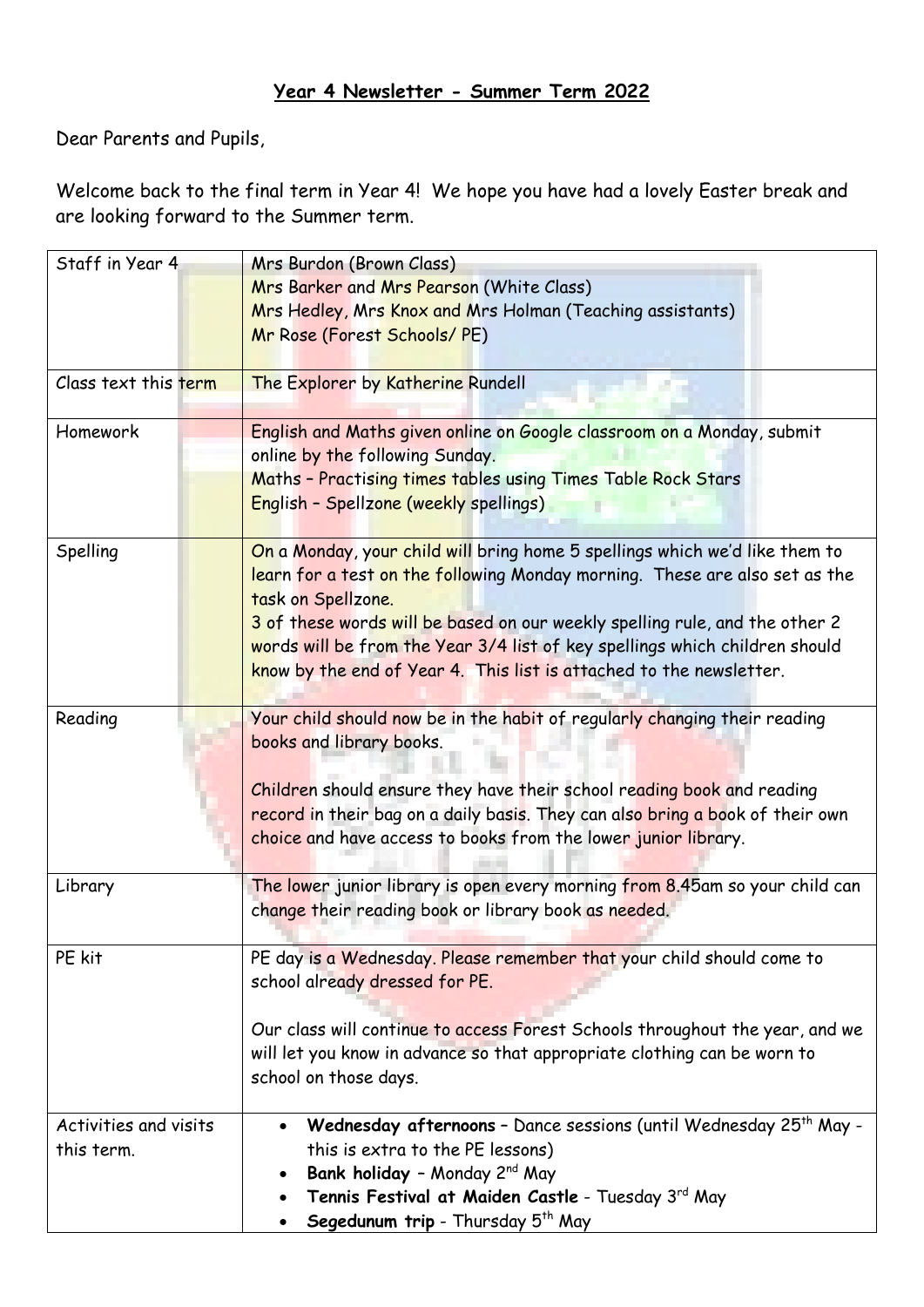| • Arts Week - Week commencing $23^{rd}$ May. This year's theme is<br>'Diversity'<br>• Multiplication check - this will take place between Monday $6th$ June<br>and Friday 24 <sup>th</sup> June<br>• Washington Wetlands trip - Tuesday 28 <sup>th</sup> June - a letter with more<br>information will follow in a few weeks<br>• Forest Schools - Monday $4th$ July<br>• Open evening - date to be confirmed |
|---------------------------------------------------------------------------------------------------------------------------------------------------------------------------------------------------------------------------------------------------------------------------------------------------------------------------------------------------------------------------------------------------------------|
|                                                                                                                                                                                                                                                                                                                                                                                                               |

Please find attached below a copy of the Y4 timetable, curriculum information and the Y3/4 spelling list for this term. As always, lessons and timings are flexible based on other events happening in school. If you have any questions or concerns, please do not hesitate to get in touch.

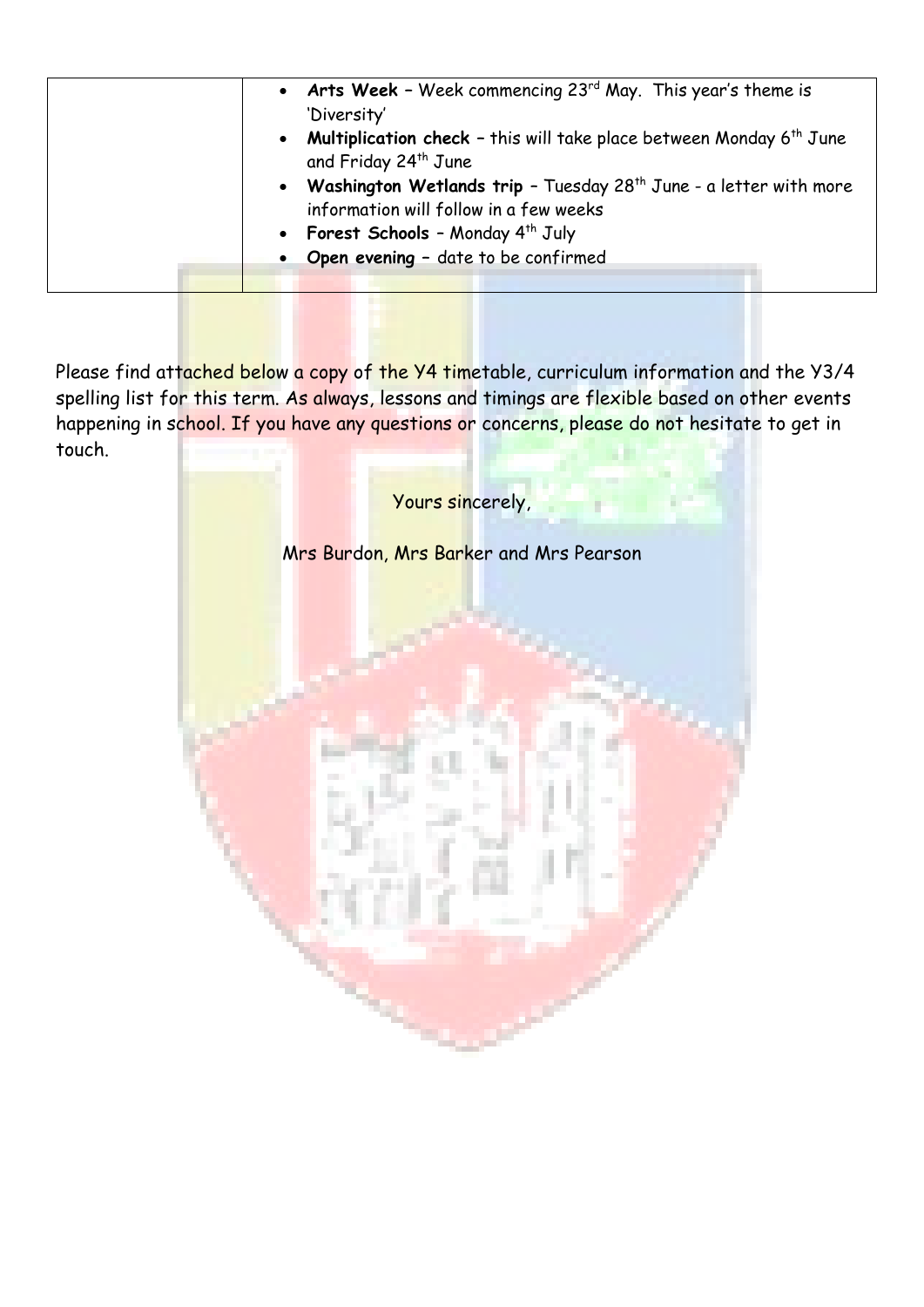#### Year 4 timetable

| Monday    | Maths | English | Science           | PSHE    |
|-----------|-------|---------|-------------------|---------|
| Tuesday   | Maths | English | Computing         | R.E     |
| Wednesday | Maths | P.E     | Dance             | English |
| Thursday  | Maths | English | History/Geography | Music   |
| Friday    | Maths | English | Art/DT            | French  |

# **Y4 Curriculum information – Summer Term**

ł,

| English | In English, we will be looking at different aspects of fiction and non-fiction writing<br>and reading skills, including writing a letter and writing a recount about the<br>Segedunum trip. Information texts will be linked to the Living things and their<br>habitats' work in Science.<br>The class text is 'The Explorer' by Katherine Rundell.<br>This term, within school, we are taking part in the online reading programme 'Reading<br>Plus'. Reading Plus is an adaptive literacy solution that improves fluency,<br>comprehension, vocabulary, stamina and motivation. It is personalised to each<br>individual child according to their current reading ability. Home logins will be sent<br>home in the next couple of weeks. |  |
|---------|--------------------------------------------------------------------------------------------------------------------------------------------------------------------------------------------------------------------------------------------------------------------------------------------------------------------------------------------------------------------------------------------------------------------------------------------------------------------------------------------------------------------------------------------------------------------------------------------------------------------------------------------------------------------------------------------------------------------------------------------|--|
| Maths   | In Maths this term, we will be covering the following objectives:<br>Number - Decimals: recognise decimal equivalents of $\frac{1}{4}$ , $\frac{1}{2}$ and $\frac{3}{4}$ , comparing,<br>$\bullet$<br>rounding and ordering decimals, dividing decimal numbers by 10 and 100;<br>Measurement - Money: converting pounds and pence, adding and subtracting<br>$\bullet$<br>money, ordering and estimating amounts of money;<br>Measurement - Time: recap telling the time, using am and pm, 24 hour clocks,<br>$\bullet$<br>hours, minutes, seconds, days, weeks, months, years, analogue to digital 12-<br>hour times and analogue to digital 24-hour times;<br>Statistics - reading and interpreting graphs and charts                    |  |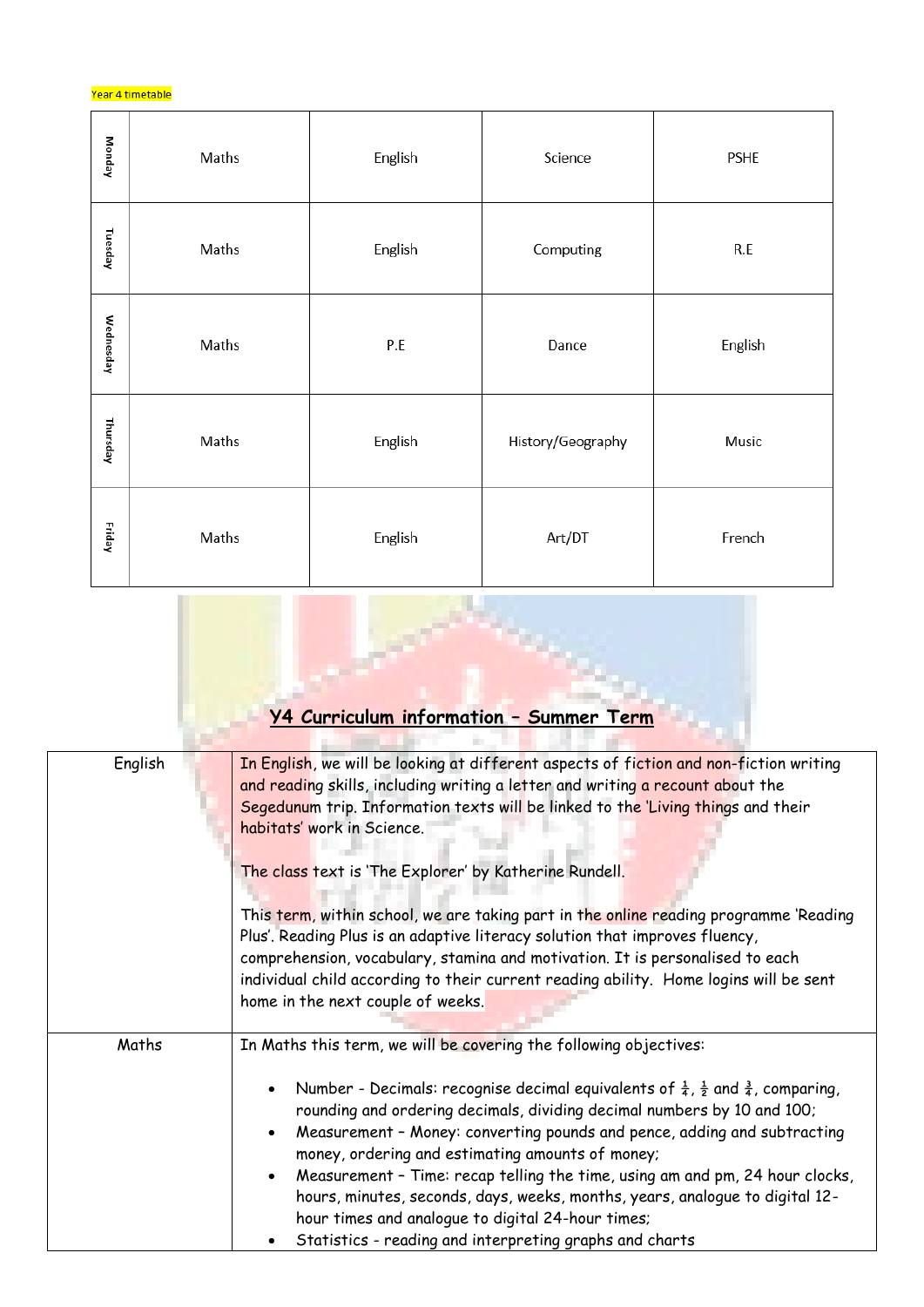|              | Geometry - properties of shape, position and direction                                                                                                                                                                                                                                                                                                                                                                                                                                                                                    |  |  |
|--------------|-------------------------------------------------------------------------------------------------------------------------------------------------------------------------------------------------------------------------------------------------------------------------------------------------------------------------------------------------------------------------------------------------------------------------------------------------------------------------------------------------------------------------------------------|--|--|
|              | In June, all children will be taking part in the Year 4 Multiplication check. Please<br>ensure your child is practising their times tables regularly. Your continued support                                                                                                                                                                                                                                                                                                                                                              |  |  |
|              | with this is, as always, greatly appreciated.                                                                                                                                                                                                                                                                                                                                                                                                                                                                                             |  |  |
| Science      | Summer 1 and 2 - Living things and their habitats                                                                                                                                                                                                                                                                                                                                                                                                                                                                                         |  |  |
| History      | What happened when the Romans left Britain?                                                                                                                                                                                                                                                                                                                                                                                                                                                                                               |  |  |
| Geography    | What happens when the land meets the sea?                                                                                                                                                                                                                                                                                                                                                                                                                                                                                                 |  |  |
| <b>RE</b>    | Summer 1 - How and why do people show care for others?<br>Summer 2 - Why do people visit Durham Cathedral?                                                                                                                                                                                                                                                                                                                                                                                                                                |  |  |
| Computing    | Summer 1 - Creating Media - Audio editing<br>E-Safety - Health, wellbeing and lifestyle (use of technology)<br>Summer 2 - Creating Media (data) - Data logging (linked to Science unit)                                                                                                                                                                                                                                                                                                                                                   |  |  |
| PE           | <b>Athletics</b><br><b>Striking and field games</b>                                                                                                                                                                                                                                                                                                                                                                                                                                                                                       |  |  |
| Music        | Summer 1 - Singing Spanish<br>Summer 2 - Glockenspiel work                                                                                                                                                                                                                                                                                                                                                                                                                                                                                |  |  |
| MFL (French) | Summer 1 - The Body<br>Summer 2 - Sport                                                                                                                                                                                                                                                                                                                                                                                                                                                                                                   |  |  |
| Art          | <b>3D animal collages</b>                                                                                                                                                                                                                                                                                                                                                                                                                                                                                                                 |  |  |
| <b>DT</b>    | <b>Structures</b>                                                                                                                                                                                                                                                                                                                                                                                                                                                                                                                         |  |  |
| <b>PSHE</b>  | This term in PSHE our topic is 'Living in the Wider World'. We will look at a range of<br>concepts starting with money - the role it plays in our lives and how to manage our<br>money and make a budget. We will then move on to look at the causes and effects of<br>climate change and how we can play our part to reduce this as global citizens. We will<br>end the term by looking at the British value of mutual respect. If you have any<br>questions or concerns about any of these topics, please don't hesitate to contact us. |  |  |

### Y4 Reading List

N,

V

ä

| Alice's Adventures in Wonderland         | Lewis Carroll    |
|------------------------------------------|------------------|
| The Ogre of Oglefort                     | Eva Ibbotson     |
| Granny                                   | Anthony Horowitz |
| The Dragon's Child                       | Jenny Nimmo      |
| A Bear Called Paddington                 | Michael Bond     |
| <b>Malory Towers Series</b>              | Enid Blyton      |
| The Borrowers                            | Mary Norton      |
| How to Train a Dragon                    | Cressida Cowell  |
| Harry Potter and the Philosopher's Stone | J.K. Rowling     |
| Harry Potter and the Chamber of Secrets  | J.K.Rowling      |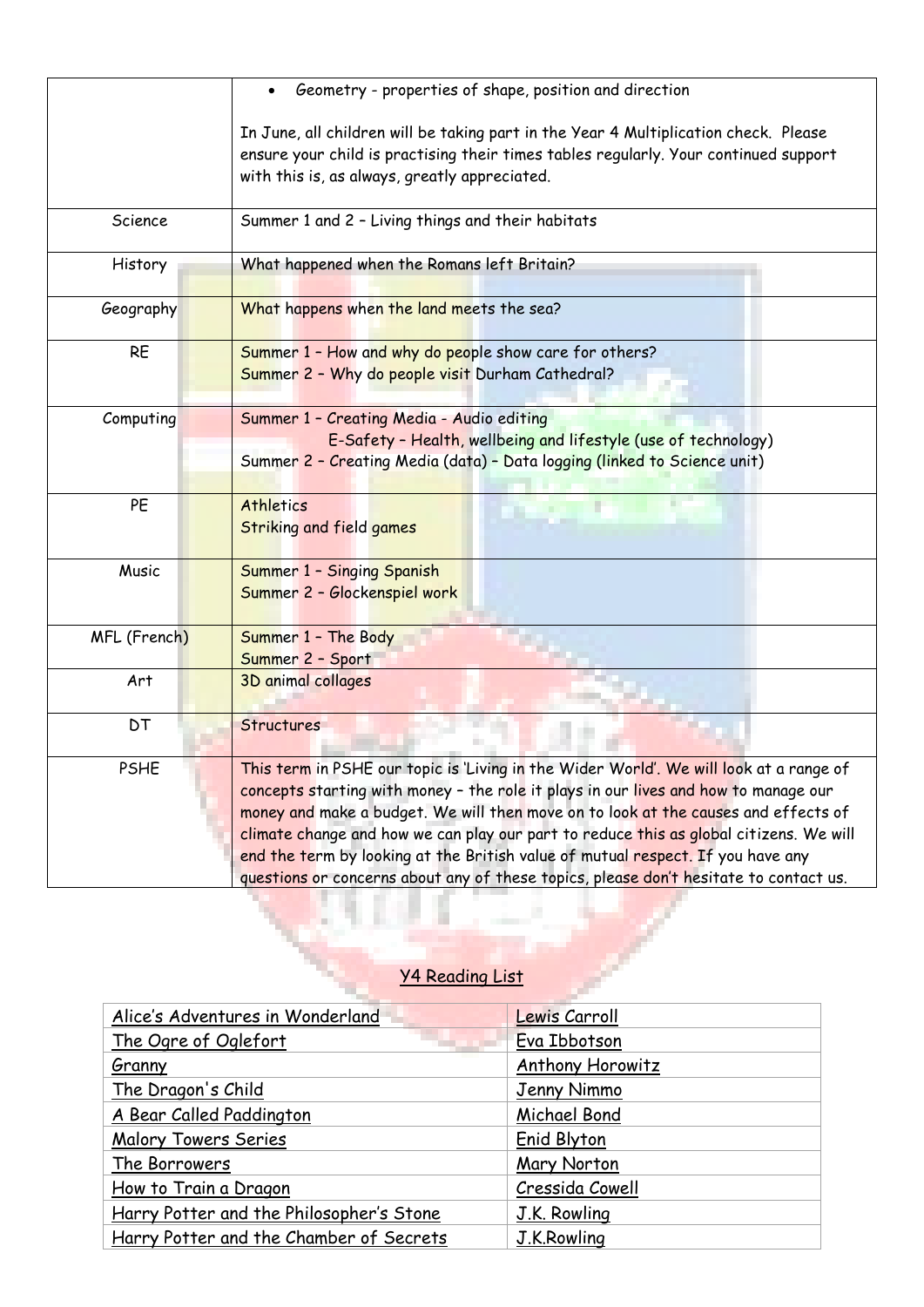| The Dancing Bear                       | Michael Morpurgo                   |  |
|----------------------------------------|------------------------------------|--|
| The Sleeping Sword                     | Michael Morpurgo                   |  |
| Long Way Home                          | Michael Morpurgo                   |  |
| The Wreck of the Zanzibar              | Michael Morpurgo                   |  |
| The Sea Piper                          | Helen Cresswell                    |  |
| Harry the Poisonous Centipede          | Lynne Reid Banks                   |  |
| The Famous Five Series                 | <b>Enid Blyton</b>                 |  |
| <b>Gregory Cool</b>                    | Caroline Binch                     |  |
| A Pot of Gold                          | Jill Bennett                       |  |
| <b>Diggers</b>                         | <b>Terry Pratchett</b>             |  |
| Dragons at Crumbling Castle            | <b>Terry Pratchett</b>             |  |
| The Witch's Vacuum Cleaner             | <b>Terry Pratchett</b>             |  |
| The Demon Headmaster                   | Gillian Cross                      |  |
| Dog So Small                           | <b>Philipa Pearce</b>              |  |
| The Battle of Bubble and Squeak        | <b>Philipa Pearce</b>              |  |
| <b>Emil and the Detectives</b>         | <b>Erich Kastner</b>               |  |
| The Iron Man                           | <b>Ted Hughes</b>                  |  |
| The Lion, The Witch and The Wardrobe   | C S Lewis                          |  |
| Little House on the Prairie            | Laura Ingalls Wilder               |  |
| <u>Mrs Frisby and the Rats of Nimh</u> | Robert C O'Brien                   |  |
| Stig of the Dump                       | <b>Clive King</b>                  |  |
| Matilda                                | <b>Roald Dahl</b>                  |  |
| James and the Giant Peach              | <b>Roald Dahl</b>                  |  |
| Danny the Champion of the World        | <b>Roald Dahl</b>                  |  |
| <b>Emily Feather Series</b>            | <b>Holly Webb</b>                  |  |
| 'I Survived' Series                    | A range of authors                 |  |
| Charlotte's Web                        | E.B. White                         |  |
| The Secret Garden                      | Frances Hodgson Burnett            |  |
| <b>Flour Babies</b>                    | <b>Anne Fine</b>                   |  |
| Clarice Bean That's Me!                | Lauren Child                       |  |
| Tom Gates Series                       | Liz Pichon                         |  |
| The 13th Storey Tree-House             | <b>Andy Griffiths/Terry Denton</b> |  |
| <u>The World's Worst Children</u>      | David Walliams                     |  |
| The Demon Dentist                      | David Walliams                     |  |
| The Story of Tracey Beaker             | Jacqueline Wilson                  |  |
| <b>RANCH AND</b>                       |                                    |  |